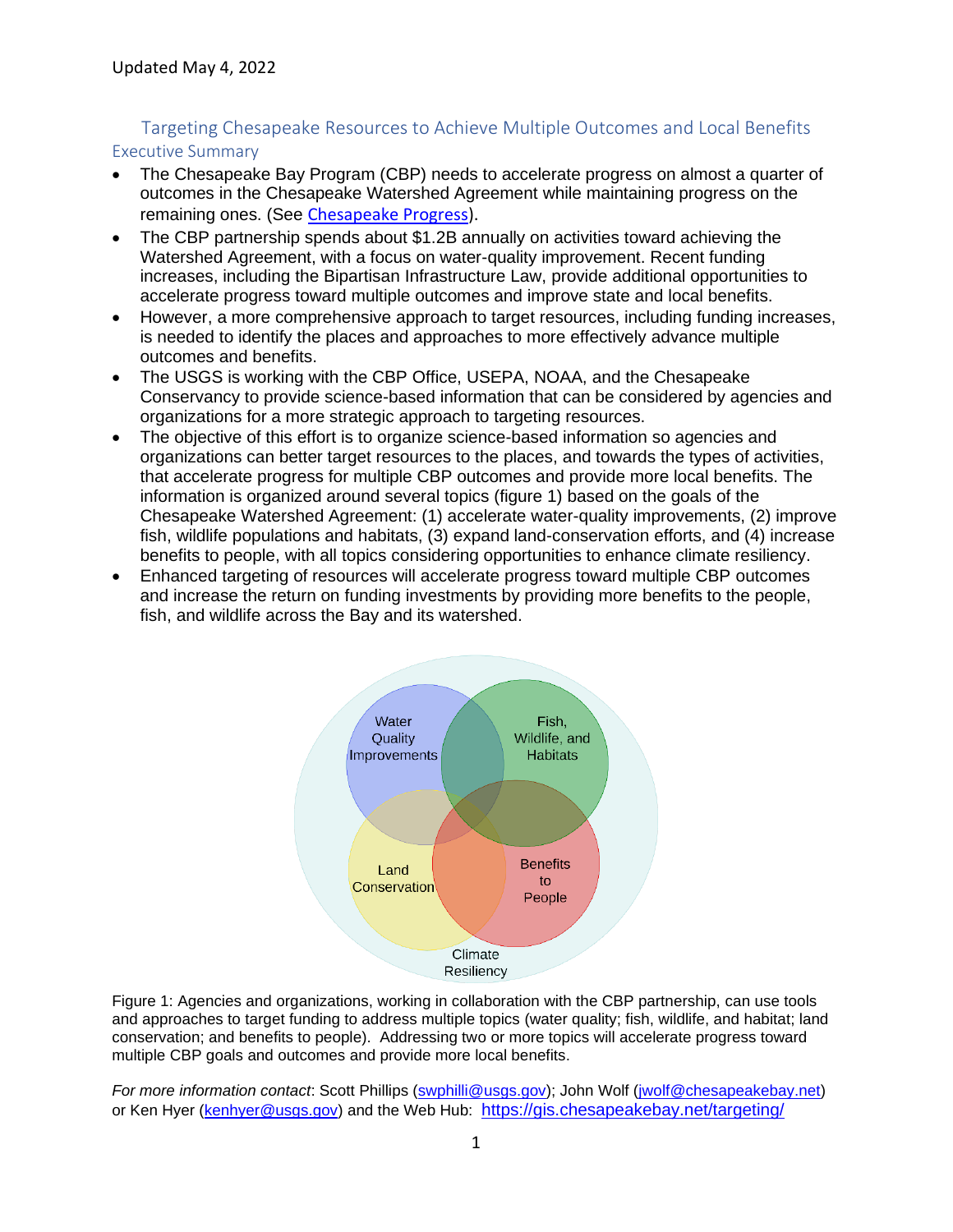#### Need and objectives for enhanced targeting of Chesapeake resources

The Chesapeake Bay Program (CBP) needs to accelerate progress on almost a quarter of outcomes in the Chesapeake Watershed Agreement; and maintain progress on the remaining ones. (See [Chesapeake Progress\)](https://www.chesapeakeprogress.com/). The CBP partnership spends about \$1.2B annually on activities toward achieving the Watershed Agreement, with a focus on water-quality improvement. Recent funding increases, including the Bipartisan Infrastructure Law, provide additional opportunities to accelerate progress toward multiple outcomes and improve state and local benefits. However, a more comprehensive approach to target resources, including funding increases, is needed to identify the places, practices, and polices to more effectively advance multiple outcomes and benefits. Therefore, the USGS is working with the CBP GIS Team and other CBP partners to provide science-based information that can be considered by agencies and organizations for a more strategic approach to targeting resources.

The USGS has initiated an effort with the CBP GIS team and other partners to provide more comprehensive information for partners to target resources. The partners involved in the effort currently including the USEPA (CBP office, Office of Research and Development, and Region 3), NOAA, and the Chesapeake Conservancy.

The objective is to organize science-based information so agencies and organizations can better target resources to the places, and towards the types of activities, that accelerate progress for multiple CBP outcomes and provide more local benefits. The information is organized around several topics (figure 1) based on the goals of the Chesapeake Watershed Agreement: (1) accelerate water-quality improvements, (2) improve fish, wildlife populations and habitats, (3) expand land-conservation efforts, and (4) increase benefits to people, with all considering climate resiliency (figure 1).

The results can be used by agencies and organizations to target resources, working in collaboration with CBP GITs (figure 2) and workgroups to address the CBP outcomes. The GITs consist of federal, state, and NGOs members who are collaborating on specific outcomes, and member agencies can use information on targeting resources to accelerate progress and provide benefits to multiple outcomes. The use of the findings will vary by the type of stakeholders:

- Federal agencies could use the tools to identify places where resources could be focused across the watershed that address multiple CBP outcomes. Federal agencies could then work with states and local governments to further identify opportunities in these places.
- State governments could use the regional information, along with their existing state tools, to identify places where progress can be made on multiple CBP outcomes while simultaneously achieving state priorities.
- Local governments would like the investments being made to improve water quality and achieve other CBP outcomes to also provide local benefits for their communities.
- NGOs could use the watershed-wide tools to supplement their own maps and targeting tools to improve local watershed conditions.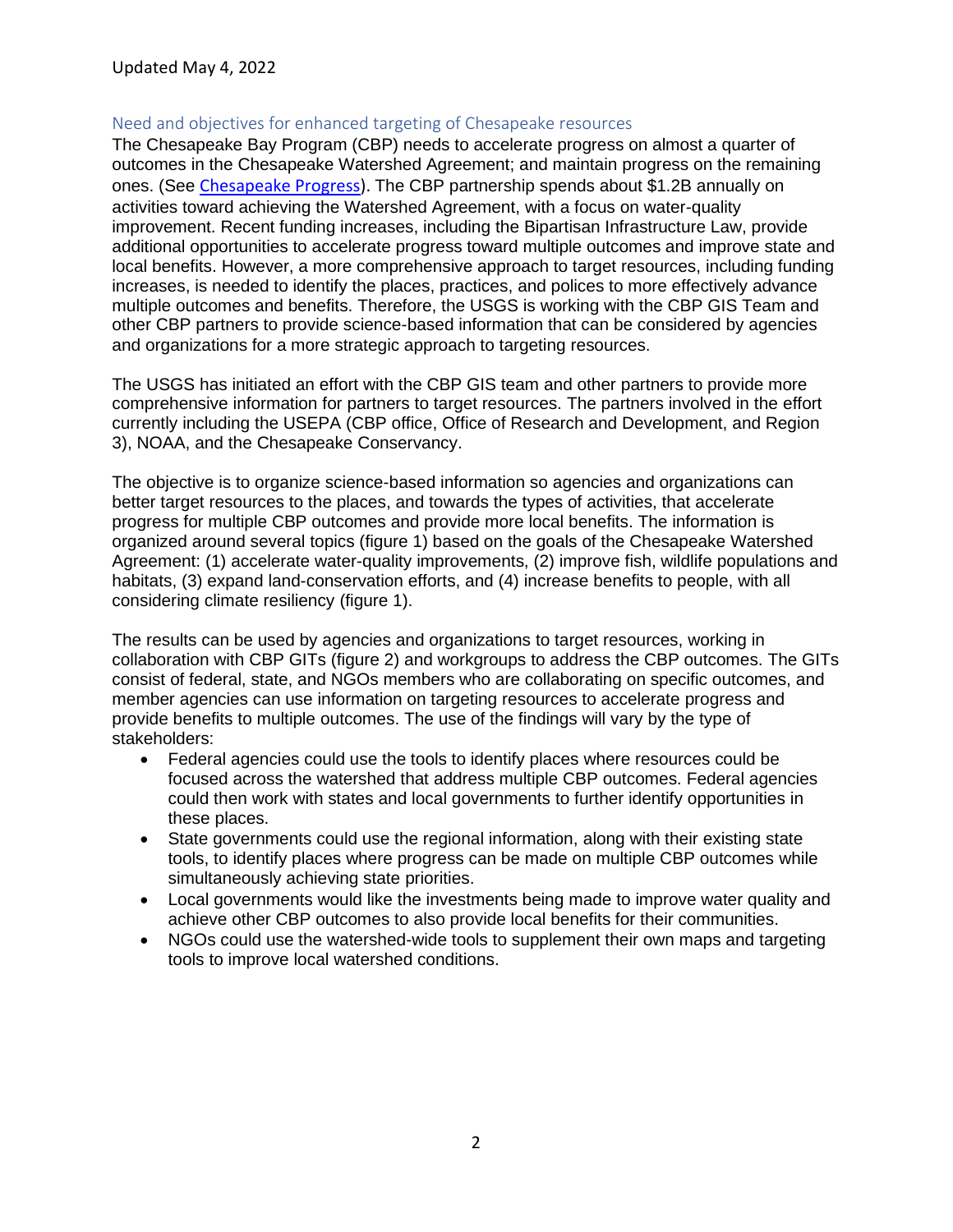

Figure 2: Agencies and organizations overseeing funding, and he Goal Implementation Teams and their workgroups would be the primary stakeholders to apply the targeting information. The STAR team could be used to facilitate the discussions, which would be led by USGS and other science providers.

### Topic 1: Accelerate water-quality improvements

• *Need*: The CBP partnership is behind for meeting the 2025 mandate of the Bay TMDL and needs to accelerate progress toward implementing nutrient and sediment practices to improve water quality in the Bay. The USEPA, NRCS, and the states, working through the CBP Water-Quality GIT, need improved information on where (and what practices) to target funding to accelerate implementation of nutrient-and sediment-reduction practices, with an emphasis on agricultural lands. Current efforts are focused on implementing practices to improve the deeper waters of the Bay where dissolved-oxygen conditions are the worst.

There are opportunities for additional benefits from these water-quality practices, including (1) improving local water quality, (2) having more emphases on improving fish and wildlife populations, and their associated habitat conditions, and (3) improved climate resiliency (such as flood mitigation and slowing rising temperatures) throughout the watershed.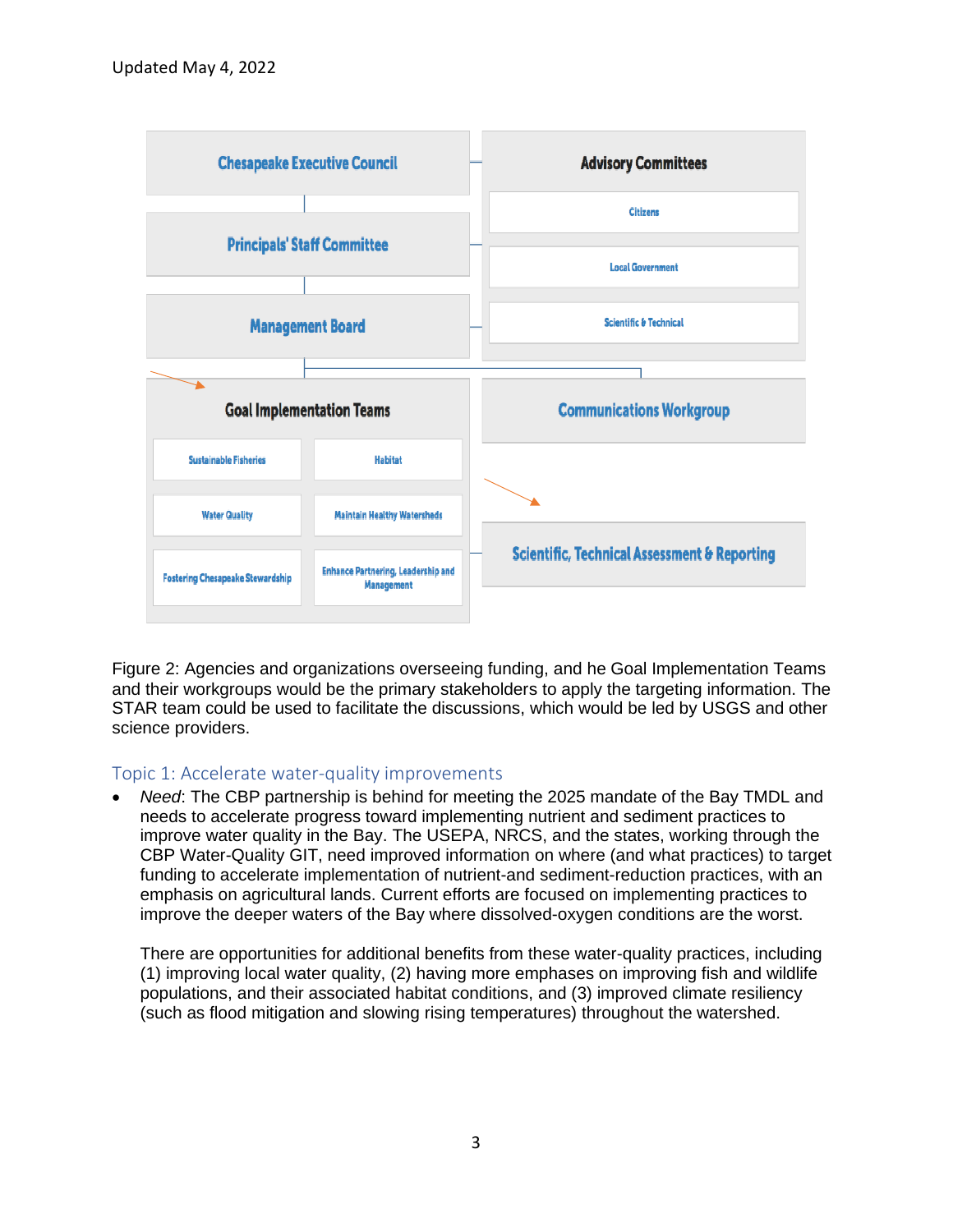- *Selected existing tools and efforts that can be used target resources*:
	- $\circ$  Most Effective Basins map. Identifies places to focus nutrient and sediment reductions practices to improve water-quality in the mainstem of the Bay. These maps are being used to focus EPA CBP funding and grants.
	- $\circ$  Targeting tools have been developed to help identify priority places for watershed grants. The National Fish and Wildlife Federation (NFWF) administers the Chesapeake Small Watershed Grants. These grants, supported by USEPA and NFWF, focus on both water quality improvements and habitat benefits.
	- $\circ$  Priority Agricultural Watersheds map: This tool was developed to help to identify places where nutrient and sediment reductions would provide load reductions to the Bay and benefit local water quality. Figure 3 provides an example of places in each state where practices could be focused to get the largest reduction of nitrogen loading to the Bay and benefit local water quality.
	- $\circ$  Watershed Data Dashboard: provide multiple maps and data for water-quality improvement decisions, as well as potential benefits to other CBP outcomes.
	- $\circ$  Chesapeake Assessment Scenario Tool (CAST): Allows users to quantify nutrient and sediment reductions from specific management practice and land-use change scenarios.



Figure 3. Ranking by states for places to get the highest reduction of nitrogen loading to the Bay and local water-quality improvements (from the Chesapeake Priority Agricultural Watersheds tool).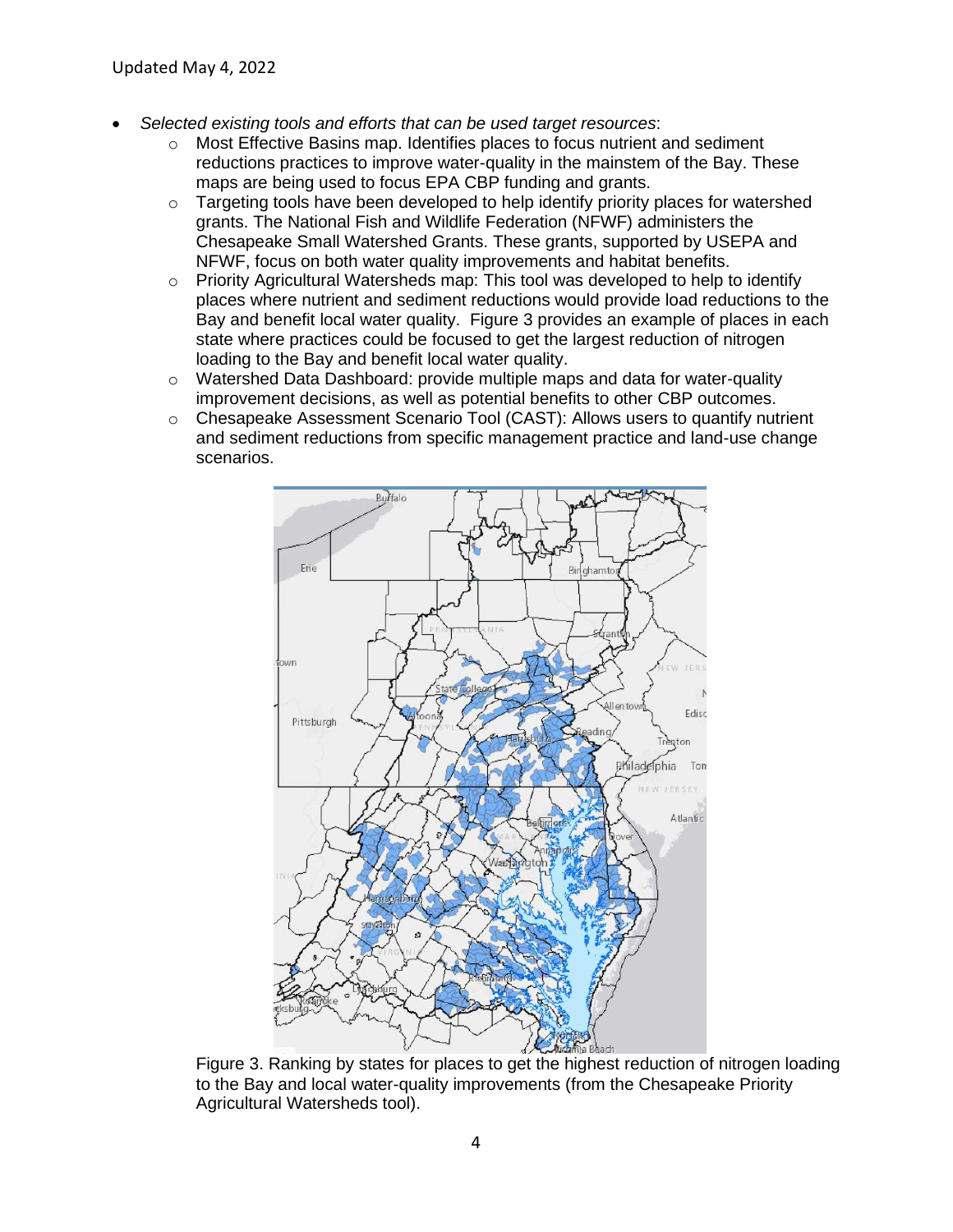- *Potential opportunities to further targeting and enhance tools*:
	- $\circ$  Have states and local governments use tools to identify how practices in the Phase 3 Watershed Implementations Plans (WIPs) can also address local water-quality impairments.
	- $\circ$  Have EPA, NRCS, and states discuss how the new BIL funding can be used to accelerate water-quality improvements in tidal waters occupied by recreational and commercial fisheries. These would include the shallow and open waters most important for SAV, crabs, oysters, and recreational fisheries, as well as swimming and boating.
	- o Advance the recommendations of the joint EPA-NRCS-USGS effort to coordinate water-quality improvement programs to reduce nutrients and sediment to the Bay while improving local waters.
	- $\circ$  Apply upcoming results of ecological services studies (conducted by USEPA Office of Research and Development) into CAST to improve information on selected waterquality practices for additional benefits local communicates.
	- $\circ$  Utilize new higher-resolution land cover, use, and change data to further focus implementation of practices.
	- $\circ$  Encourage the Water Quality GITs and funding partners to interact with other GITs on additional benefits (see other topics of paper)
	- $\circ$  Increase GIS and technical support for application and improving the tools for targeting.

# Topic 2: Improve fish, wildlife, and their habitats.

- *Need:* The CBP has inter-related goals to sustain fisheries, restore vital habitat, and improve water quality in the estuary and watershed. Several outcomes of these goals are behind, including riparian forest buffers and wetlands. To accelerate progress, tools that exist for individual outcomes (table 1) need to be enhanced and integrated to highlight how practices and specific places can address multiple outcomes for fisheries, habitats, and water-quality. There are opportunities to apply BIL funding to advance multiple outcomes and achieve local benefits.
- *Selected existing tools and efforts that can used for targeting resources*:
	- $\circ$  Have partners apply existing tools to accelerate progress toward wetlands and riparian buffers outcomes. Opportunities include upcoming CBP workshops to enhance state and federal efforts for forest and wetland outcomes.
	- $\circ$  The small watershed grants, overseen by NFWF, currently emphasize dual benefits for projects that address both water-quality improvements and habitat restoration. The recent NFWF guidance was updated to include new fundings from the Chesapeake Watershed Investments for Landscape Defense (WILD) program.
	- $\circ$  The Chesapeake GITs collaborated on a map showing places where habitat and water quality outcomes could be met (Figure 4).
- *Potential opportunities to further targeting and enhance tools* 
	- $\circ$  Work with the USFWS to enhance data for next years' Chesapeake (WILD) program. There are opportunities to expand the USFWS Natures Network data to include new results on freshwater and tidal fisheries being produced by USGS and NOAA respectively.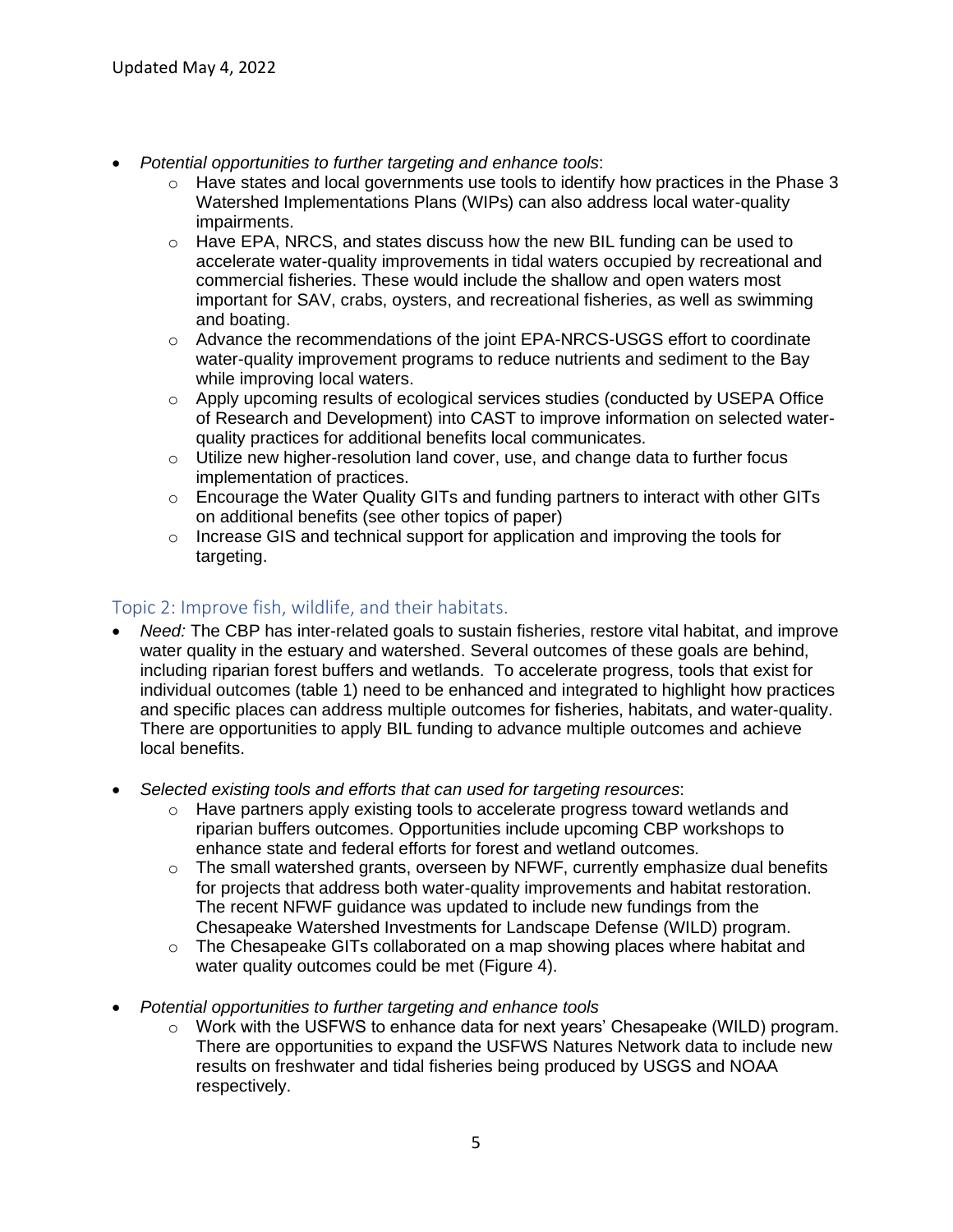- $\circ$  Utilize and integrate the upcoming data about the vulnerability of coastal areas to sea-level rise, including findings on wetlands, waterbird habitat, and infrastructure. New data are being produced by NOAA, USGS, and VIMS.
- $\circ$  Use findings from the Chesapeake Conservancy effort on cross-goal team mapping and new upcoming data for improved, watershed-wide information and tools for stream health, brook trout, freshwater fisheries, and wildlife. The results can be used collaboratively by the Habitat, Fisheries and Water Quality GITs and partners.
- o Apply and enhance the USGS Chesapeake Land-Change Model to inform vulnerability of habitats under different climate and land-use scenarios.



Figure 4 shows the composite restoration map of places where multiple outcomes can be met for water-quality improvements, toxic contaminants, and habitat connectively. These outcomes were selected by the GITs.

### Topic 3: Expand Land Conservation

• *Need:* The Chesapeake Conservation Partnership (CCP), led by the National Park Service and the Chesapeake Conservancy, is working to expand land protection and conservation. The CCP is striving to have 30 percent of the watershed conserved by 2030, building from CBP outcomes for land protection and healthy watersheds. Enhanced land protection could be supported by existing resources and new funds being considered for the BIL and America the Beautiful (AtB) initiative. The CCP and the Healthy Watershed GIT need information at the parcel scale to inform locally led land-protection opportunities, improve tracking of land protection, and consider the effects of land and climate change.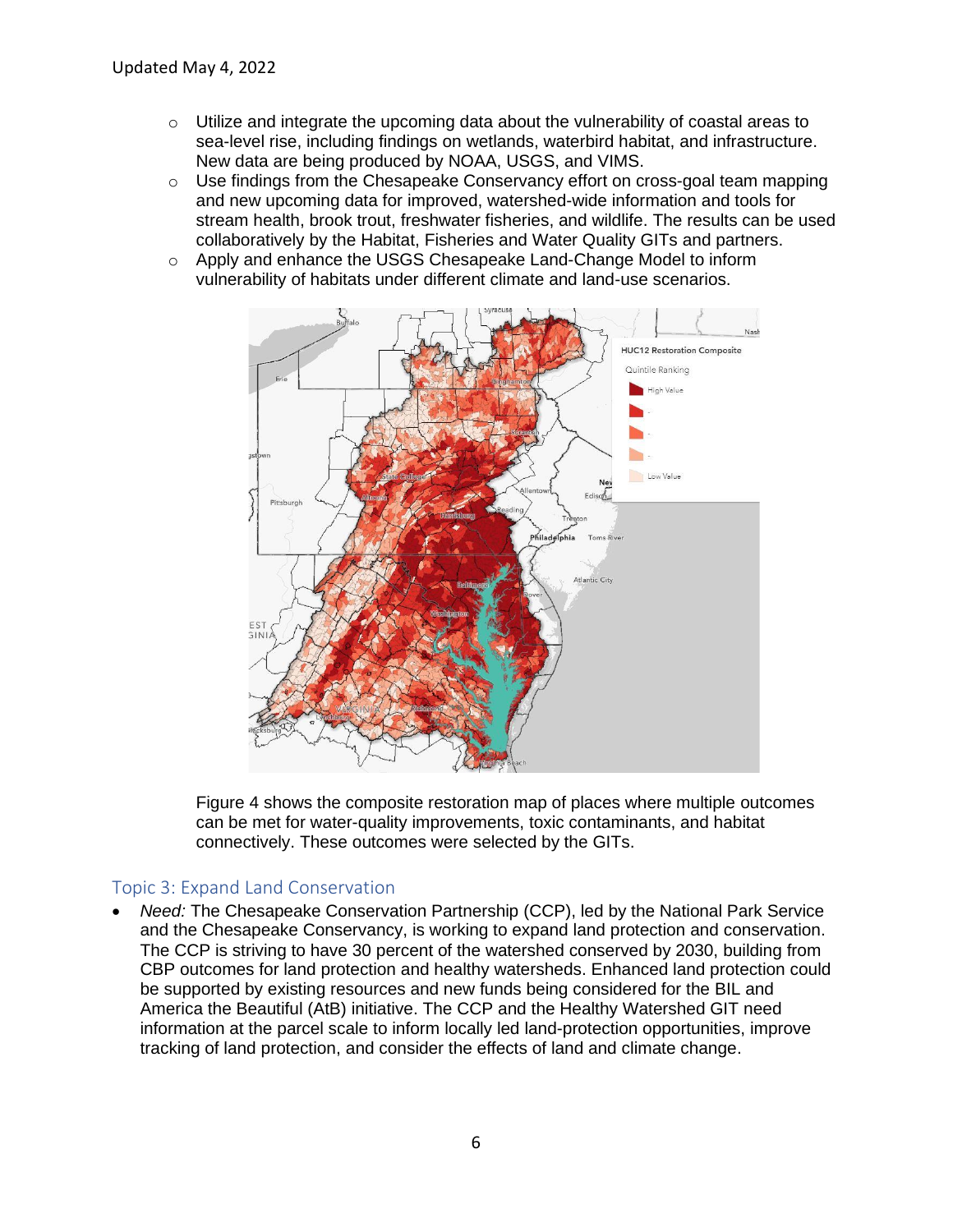- *Selected existing tools that can be used to target resources*:
	- $\circ$  Each state identified places shown on Chesapeake Heathy watersheds map (figure 5), that the Healthy Watershed GIT is working to maintain.
	- $\circ$  Chesapeake Conservation Atlas: identifies protection opportunities for forests, habitats, productive farmlands, heritage resources and human health.
	- o Watershed Data Dashboard: includes scenarios for different land policy and conservation decisions (based on USGS land-change model)
	- o The Chesapeake Healthy Watersheds Assessment: provide watershed characteristics that can be considered for vulnerability toward climate and land change.
- *Potential opportunities to further targeting and enhance* tools
	- o Use the new high-resolution land-use and change data, produced by the Chesapeake Conservancy and USGS, to inform more local land protection efforts.
	- $\circ$  Better align efforts to support a national Conservation Atlas (under AtB) with updates being considered for the CCP Chesapeake conservation atlas.
	- $\circ$  Explore opportunities to use results from Chesapeake Healthy Watersheds Assessment for the updated Conservation Atlas.
	- $\circ$  Integrate the USGS land change model into the CCP decisions to identify the most vulnerable areas to development to help target land protection.
	- $\circ$  Coordinate with CCP to leverage the USGS land-change model to visualize conserving 30 percent of land in the watershed under different land-use scenarios.
	- o Improve automated tracking of protected areas.



Figure 5: shows the areas each the states consider a healthy watershed (in blue). The areas in green have been protected through state, federal, and NGO efforts, many led through the Chesapeake Conservation Partnership.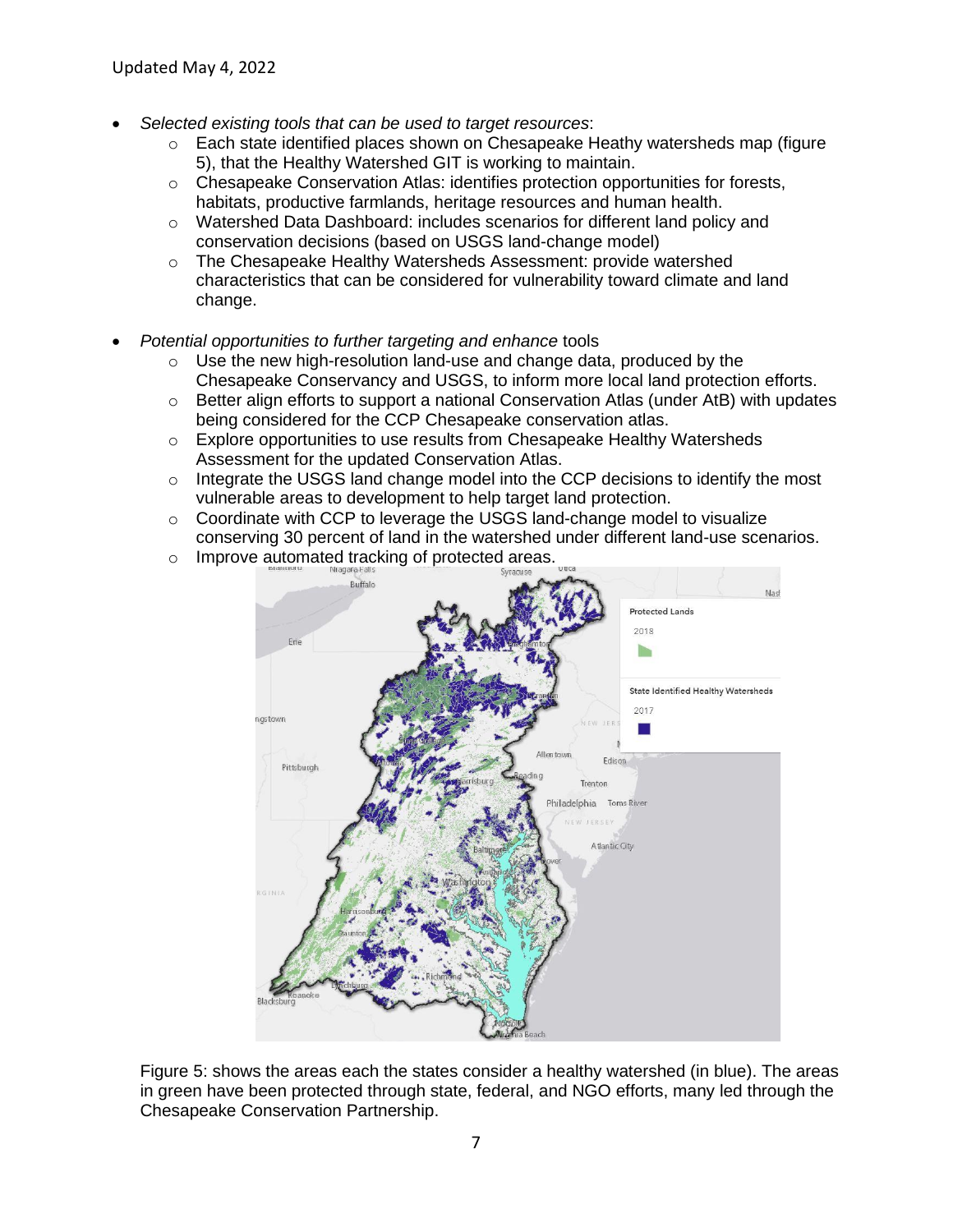#### Topic 4: Increase benefits to people

- *Need:* The CBP Agreement has several goals to benefit people and increase involvement of people: Stewardship, Environmental Literacy, and Public Access goals to increase involvement and benefits to people. Additionally, the CBP signed a new directive to address environmental justice and diversity issues and provide benefits to underserved communities. These goals and associated outcomes are being led by the Stewardship GIT, under leadership from the NPS. Local governments want CBP outcomes to provide additional benefits to communities including improved public access, flood mitigation and safer drinking water. There is new funding under the BIL which may be available to address these needs.
- *Selected existing tools that can be used to target resources:*
	- o Environmental Justice and Equity Dashboard: shows how CBP outcomes can provide benefits to underserved communities. An example of where water-quality improvements would benefit underserved communities is shown in figure 6.
- *Potential broader opportunities to further targeting and enhance tools* 
	- $\circ$  Environmental Justice and Equity Dashboard could be enhanced to include additional information on protecting communities from flooding and drinking water protection.
	- $\circ$  Identify opportunities to align the implementation of the CBP DEIJ Strategy Implementation Plan with priority areas associated with other Outcomes.
	- $\circ$  Underrepresented communities, including people of color and low-income communities, can serve as a geographic overlay for the expenditure of conservation and restoration targeting funds for other Outcomes (see Most Effective Basins as an example).
	- $\circ$  Target the Conservation of "Green Spaces" in Underrepresented and Low-Income Urban and Rural Communities (as identified in the FY21 GIT Funded project)
	- o Better integrate social science considerations into geographic targeting tools.
	- o Explore opportunities to align environmental literacy with other Outcomes by considering the geography of school districts alongside watershed and political boundaries.

#### Proposed next steps to support targeting of resources

To advance targeting several CBP partners are in the process of developing short term and long-term actions. The initial CBP partners include USGS, CBPO GIS and CAST teams, EPA ORD and Region 3, NOAA, and the Chesapeake Conservancy.

- The short-term actions which are currently supported include:
	- o Identify tools that are being applied by stakeholders for management decisions (attachment 1).
	- $\circ$  Create a website to provide centralized "hub" to access to tools and increase their accessibility. A draft is available:<https://gis.chesapeakebay.net/targeting/>
	- o Identify existing tools that should be included on the website.
	- $\circ$  Have agencies and grant-management organization consider applications of existing tools to target resources, with a focus on new funds from the BIL.
- Longer term: Develop a comprehensive approach for targeting resources to advance multiple CBP outcomes and provide local benefits. With additional resources, tools could be enhanced to address multiple CBP outcomes, new data sets and approach could be developed, and support could be increased for stakeholder decisions.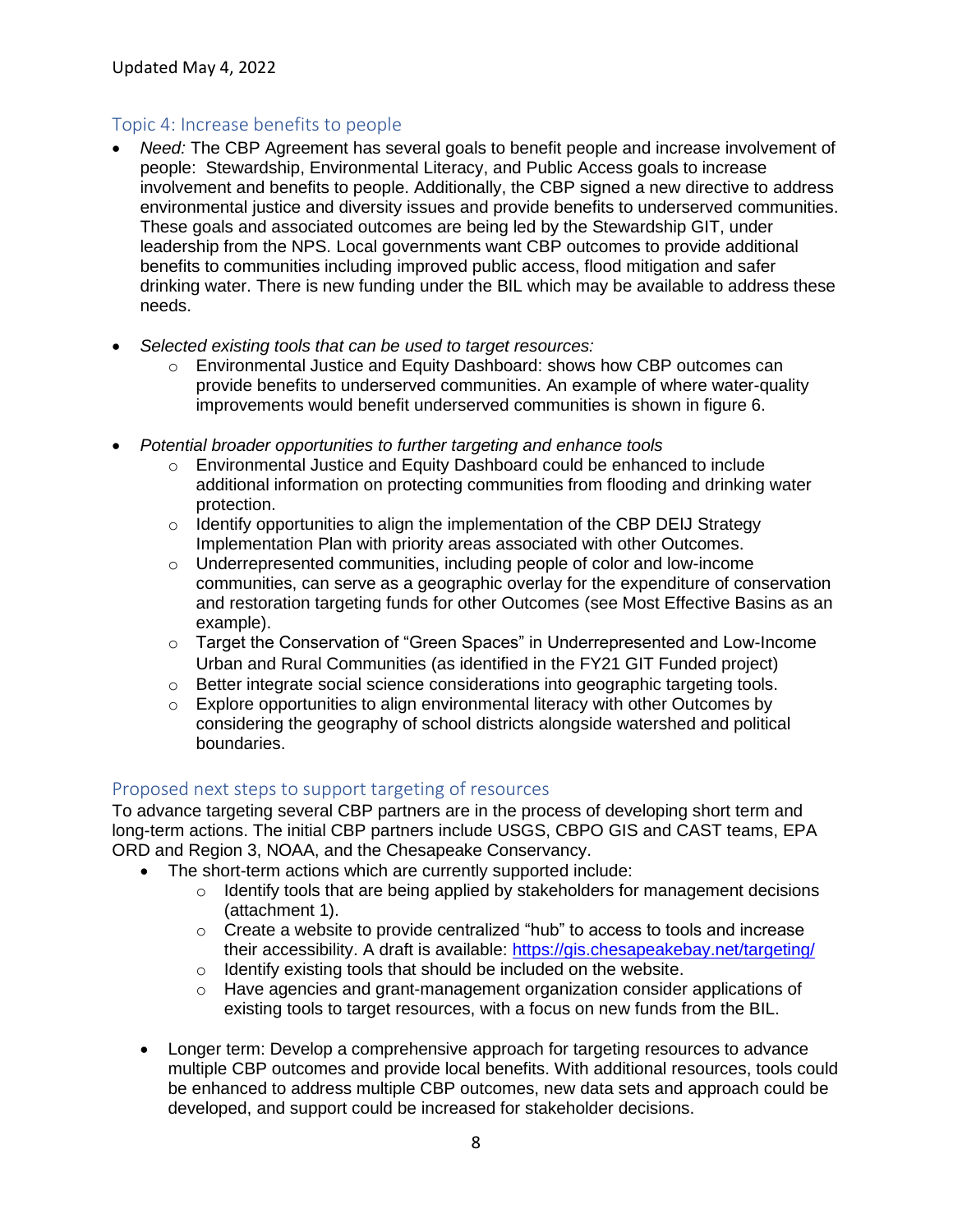

Figure 6: Places where communities of color or low income that would benefit from water-quality improvements.

- *Integrate targeting tools to address Cross-Outcome benefits.*
	- o Most targeting tools are currently focused on a particular Outcome. There is an opportunity to streamline and integrate targeting approaches across the four themes (water quality, habitat restoration, land conservation, benefits to people) through the identification of specific use cases/management questions and evolve the targeting tools to address these issues.
	- $\circ$  Identify efforts under the CAST modeling effort can be used to improve targeting.
- *Include upcoming science and develop new information*.
	- $\circ$  The upcoming science includes results from ecosystem services studies, highresolution land cover and use data, and new spatial data for habitats.
	- $\circ$  Identify missing data and gaps needed to further inform targeting.
	- o Expand the scope of the targeting tools portal to non-geographic tools, including ecosystem services assessment, structured decision making and tools to facilitate adaptive management
- *Increase support with agencies and organizations to apply existing tools and better utilize the new information to target resources*.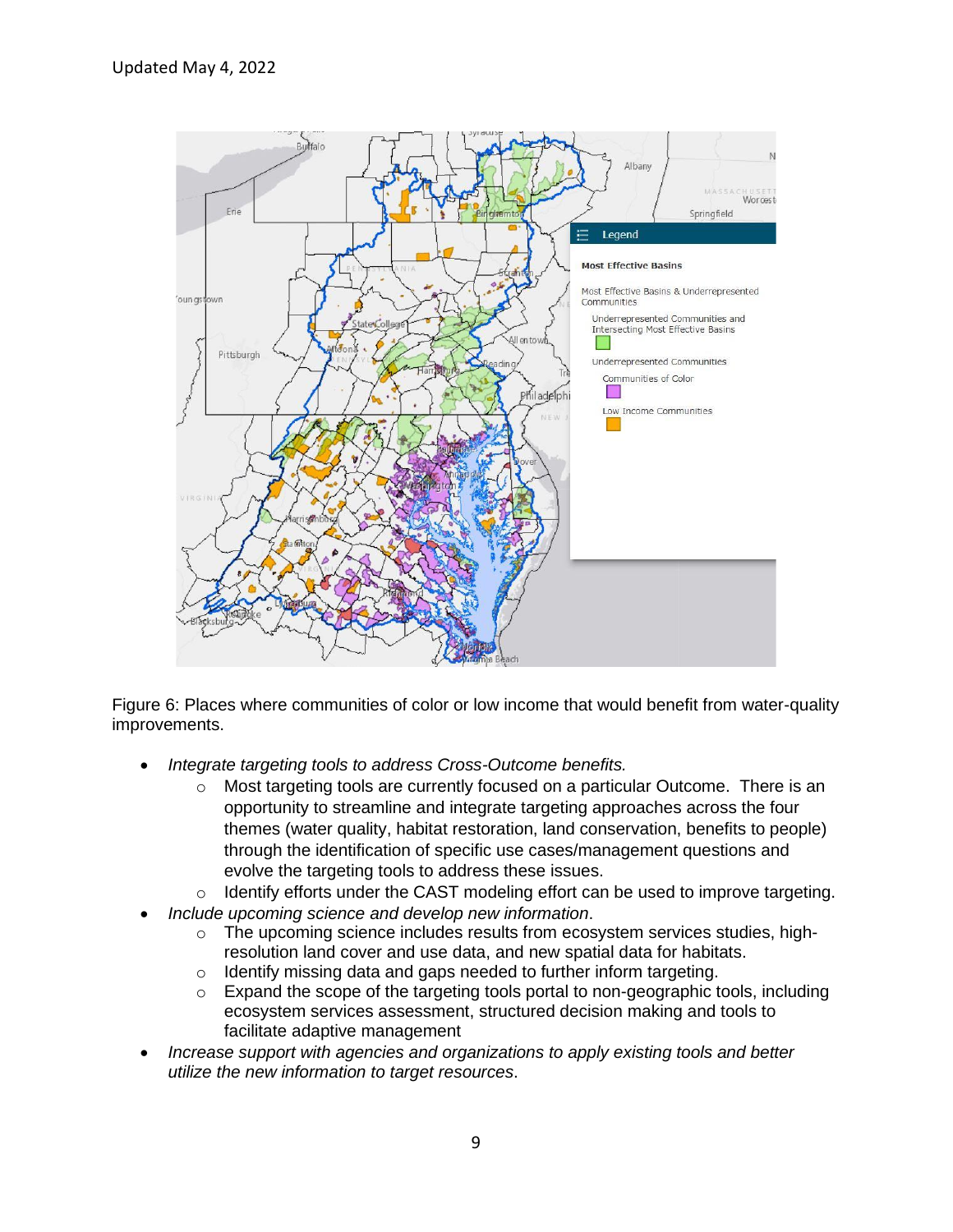- $\circ$  Provide training or develop training materials for the use of selected tools, potentially including technical assistance to apply these tools.
- o Develop an approach for tracking the impacts of targeted implementation
- $\circ$  Continue to document and promote science-based targeting to CBP Partnership decision-makers.
- o Develop case studies and other training materials to assist users in the application of targeting tools. Conduct training in the use of targeting tools to interested audiences.
- o Dedicate staff resources to addressing evolving targeting needs, including coordination of new capabilities, user training and case study development, and tracking the use of targeting for implementing science-based decisions.

#### *Those contributing to the effort include:*

- USGS: Scott Phillips and Ken Hyer (leadership and engaging partners).
- CBP Office: John Wolf (leadership and GIS information) and Olivia Devereux (CAST and co-benefits).
- USEPA ORD: Ryann Rossi and Susan Yee (Ecosystem Services information for CAST.
- USEPA Region 3: Bill Jenkins (Integrating with EPA tools).
- NOAA: Bruce Vogt and Justin Shapiro (Estuary information).
- Chesapeake Conservancy: Joel Dunn (Conservation Atlas and Land Data)

References

• McGee, B., M. Bryer, J. Davis-Martin, L. Wainger, R. Batiuk, J. Greiner, S. Newbold, K. Saunders, S. Phillips, R. Dixon.(2017). *[Quantifying Ecosystem Services and](https://www.chesapeake.org/stac/document-library/quantifying-ecosystem-services-and-co-benefits-of-nutrient-and-sediment-pollutant-reducing-bmps/)  [Co-Benefits of Nutrient and Sediment Pollutant Reducing BMPs](https://www.chesapeake.org/stac/document-library/quantifying-ecosystem-services-and-co-benefits-of-nutrient-and-sediment-pollutant-reducing-bmps/)*. [Download.](http://www.chesapeake.org/pubs/381_McGee2017.pdf)

The Initial draft was developed by Scott Phillips and Ken Hyer (USGS) and John Wolf (USGS and CBPO GIS team lead) February 2022. Presented to and revised based on feedback from:

- Chesapeake Bay Commission staff (Feb 2022)
- STAR (Feb 2022)
- Federal Office Directors (March 2022)
- CBP Goal Team Chairs (March 2022)

### **Attachment 1. Initial listing of important tools for geographic targeting.**

Access to these and other tools is available at<https://gis.chesapeakebay.net/targeting/>

| Tools                                        | Primary Use                                               | Point of Contact and URL       |  |
|----------------------------------------------|-----------------------------------------------------------|--------------------------------|--|
| <b>Accelerate Water Quality Improvements</b> |                                                           |                                |  |
| Nontidal Network                             | Understand water quality loads and trends throughout      |                                |  |
|                                              | the watershed                                             |                                |  |
| <b>Priority Agricultural</b>                 | Investigate the potential influence of agriculture on the | K Shenk (EPA), J Wolf (USGS)   |  |
| Watersheds                                   | Bay and local waters                                      |                                |  |
| Watershed Dashboard                          | Provide access and visualization of data and technical    | R Cassilly (UMD), JWolf (USGS) |  |
|                                              | information that can help guide water quality and         |                                |  |
|                                              | watershed planning efforts                                |                                |  |